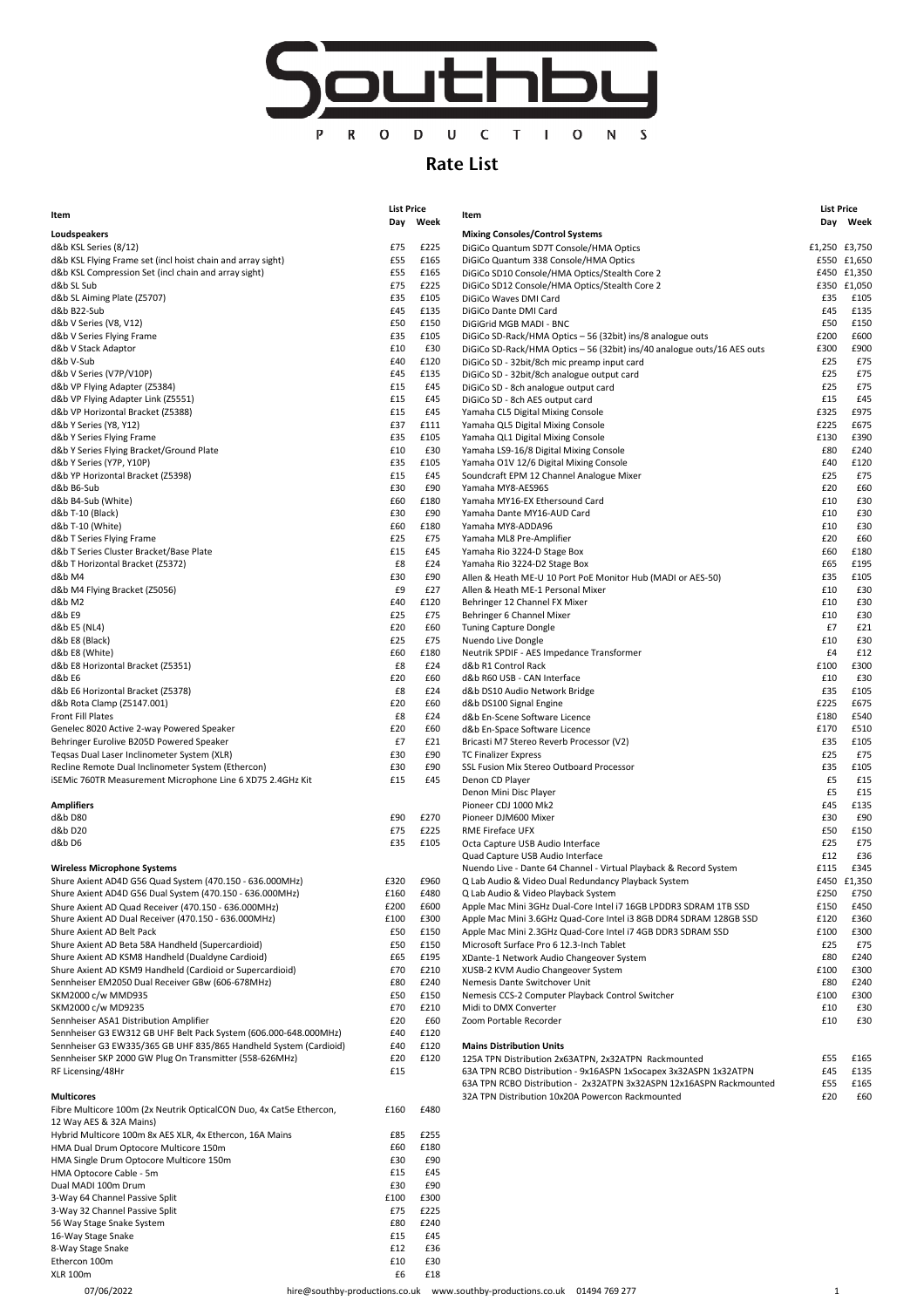

## Rate List

| ιτem                                                                   | LIST Price |          | Item                                          |  |  |
|------------------------------------------------------------------------|------------|----------|-----------------------------------------------|--|--|
|                                                                        |            | Day Week |                                               |  |  |
| Microphones/DIs                                                        |            |          | In Ear Monitors/Headphones                    |  |  |
| AKG C214 Condenser (Cardioid)                                          | £15        | £45      | Sennheiser SR2050 IEM Dual Tx (AW+ 470-55     |  |  |
| AKG SE300b CK91/93/98 Condenser Microphone                             | £12        | £36      | Sennheiser EK2000 IEM Rx (AW 516-558MHz       |  |  |
| AKG C747 Condenser (Shotgun)                                           | £15        | £45      | Sennheiser AC3200 II 8-way Combiner           |  |  |
| AKG C519 Clip-On Condenser (Cardioid)                                  | £10        | £30      | Sennheiser A5000CP Antenna                    |  |  |
| AKG C418 Clip-On Condenser (Hypercardioid)                             | £10        | £30      | Shure PA421(A) Combiner                       |  |  |
| AKG C451 B Condenser (Cardioid)                                        | £10        | £30      | Shure PA421SWB PSM Antenna Combiner           |  |  |
| Audix i5 Dynamic Microphone                                            | £5         | £15      | Shure P9HW Wired Personal Monitor             |  |  |
| Audix D6 Dynamic (Cardiod)                                             | £12        | £36      | Fischer Stereo Wired IEM Belt Pack            |  |  |
| Radial J48 Active DI Box                                               | £10        | £30      | Shure SE425 Generic In Ear Headphones         |  |  |
| Radial Pro D2 Stereo DI Box                                            | £12        | £36      | Shure SE315 Generic In Ear Headphones         |  |  |
| <b>BSS Active DI Box</b>                                               | £7         | £21      | Shure SE115 Generic In Ear Headphones         |  |  |
| <b>EMO Stereo DI Box</b>                                               | £8         | £24      | Shure SCL2 Generic In Ear Headphones          |  |  |
| Klark Teknik DN200 Active Stereo DI Box                                | £12        | £36      | Beyer DT100 Headphones                        |  |  |
| C2 Condenser Microphone                                                | £5         | £15      | Sennheiser HD201 Headphones                   |  |  |
| Countryman B3 Microphone (Black or Beige) (Omni)                       | £6         | £18      | Sennheiser HD 25 Headphones                   |  |  |
| DPA 4060 Miniature Condenser Microphone (Black) (Omni) (XLR/Mini Jack) | £20        | £60      | Sony MDR 7506/7509/7520 Headphones            |  |  |
| DPA 4099 Instrument Microphone (Cardioid) (XLR/Mini Jack)              | £22        | £66      |                                               |  |  |
| DPA 4066 Miniature Headworn Microphone (Beige) (Omni) (XLR/Mini Jack)  | £22        | £66      | Comms/Loop Systems                            |  |  |
| Neumann KM184 Condenser (Cardioid)                                     | £25        | £75      | Green-GO Rack Station MCR12                   |  |  |
| Radial Hotshot DM-1 Foot Switch                                        | £10        | £30      | Green-GO Ethernet Switch 8 PoE +1 Port SW8    |  |  |
| Rolls MM11 Pro Foot Switch                                             | £10        | £30      | Green-GO Belt Pack 4 Channel BPX              |  |  |
| Rode NT55 Condenser (Cardioid or Omni)                                 | £15        | £45      | Green-GO Belt Pack 4 Channel Wireless WBP.    |  |  |
| Sennheiser E904 Dynamic (Cardioid)                                     | £10        | £30      | Green-GO Wireless Antenna WAA                 |  |  |
| Sennheiser MD421 Dynamic (Cardioid)                                    | £10        | £30      | Green-GO Battery Charger 6-Way BC6            |  |  |
| Sennheiser e945 Dynamic (Supercardioid)                                | £7         | £21      | Green-GO Battery NRGP                         |  |  |
| Sennheiser e845s Dynamic Switched (Supercardioid)                      | £7         | £21      | Comms Base Station - 2 Channel                |  |  |
| Shure SH55 Dynamic Vintage Microphone (Cardioid)                       | £10        | £30      | Sennheiser HMD 46-3-6 Comms Headset Dou       |  |  |
| Shure KSM9 Condenser (Cardioid or Supercardioid)                       | £20        | £60      | Tecpro Comms Headset/Telephone (Single/D      |  |  |
| Shure SM58 Dynamic (Cardioid)                                          | £7         | £21      | Tecpro Comms Belt Pack (Single)               |  |  |
| Shure SM58 Switched Dynamic (Cardioid)                                 | £7         | £21      | Tecpro Comms Belt Pack (Dual)                 |  |  |
| Shure SM57 Dynamic (Cardioid)                                          | £7         | £21      | HME DX200 Wireless Comms Base Station (B)     |  |  |
| Shure Beta 58A Dynamic (Supercardioid)                                 | £10        | £30      | HME DX200 Wireless Comms Belt Pack & Hea      |  |  |
| Shure Beta 57A Dynamic (Supercardioid)                                 | £10        | £30      | Hytera RD625 Digital 2 Channel Repeater 1-2   |  |  |
| Shure Beta 91(A) Condenser (Halfcardioid)                              | £12        | £36      | Motorola DP4400E UHF Radio                    |  |  |
| Shure Beta 52A Dynamic (Supercardioid)                                 | £10        | £30      | Motorola DP4400E Remote Speaker Mic           |  |  |
| Shure Beta 98-D Condenser (Supercardioid)                              | £12        | £36      | Motorola D-Shaped Earpiece                    |  |  |
| Roland Trigger RT-10 K/S/T                                             | £7         | £21      | Motorola Surveilance Two Wire with Acoustic   |  |  |
| DDrum4 Module                                                          | £30        | £90      | Motorola DP4400E Six Unit Charger             |  |  |
|                                                                        |            |          | Motorola DP4400E Single Unit Charger          |  |  |
| <b>Miscellaneous</b>                                                   |            |          | Induction Loop Driver ILD4 (Cable not include |  |  |
| Apple iPad                                                             | £20        | £60      | Induction Loop Driver ILD9 (Cable not include |  |  |
| tp-link EAP 225 Outdoor AC1200 Wireless Access Point                   | £5         | £15      | Loop Amp Cable (100m 1.0mm Link Guage W       |  |  |
| Logitech C922 Pro Stream Web Cam                                       | £10        | £30      |                                               |  |  |
| G-Technology G-DRIVE Mobile SSD R-Series Hard Drive 500GB              | £5         | £15      | Stands                                        |  |  |
| Eaton 5Pm 1150i VA Rack 1U UPS                                         | £20        | £60      | K&M Loudspeaker Stand 3m Wind Up (Black)      |  |  |
| APC Smart 1500VA Rack 2U UPS                                           | £20        | £60      | K&M Loudspeaker Stand 2m Wind Up (Black)      |  |  |
| Tractel Black 1000kg 12m Hand Chainblock                               | £30        | £90      | K&M Loudspeaker Stand (Black)                 |  |  |
| Defender Mini Cable Ramp (1m)                                          | £4         | £12      | K&M Loudspeaker Stand Round Based (Black      |  |  |
| Lectern Perspex Frosted                                                | £110       | £330     | K&M Loudspeaker Stand (White)                 |  |  |
| Laser Technology TruPulse 360°B                                        | £35        | £105     | K&M Loudspeaker Pole (Black)                  |  |  |
|                                                                        |            |          |                                               |  |  |

| Item                                                                   |      | <b>List Price</b> | Item                                                         | <b>List Price</b> |      |
|------------------------------------------------------------------------|------|-------------------|--------------------------------------------------------------|-------------------|------|
|                                                                        |      | Day Week          |                                                              | Day               | Week |
| Microphones/DIs                                                        |      |                   | In Ear Monitors/Headphones                                   |                   |      |
| AKG C214 Condenser (Cardioid)                                          | £15  | £45               | Sennheiser SR2050 IEM Dual Tx (AW+ 470-558MHz GW 558-626MHz) | £80               | £240 |
| AKG SE300b CK91/93/98 Condenser Microphone                             | £12  | £36               | Sennheiser EK2000 IEM Rx (AW 516-558MHz GW 558-626MHz)       | £35               | £105 |
| AKG C747 Condenser (Shotgun)                                           | £15  | £45               | Sennheiser AC3200 II 8-way Combiner                          | £100              | £300 |
| AKG C519 Clip-On Condenser (Cardioid)                                  | £10  | £30               | Sennheiser A5000CP Antenna                                   | £45               | £135 |
| AKG C418 Clip-On Condenser (Hypercardioid)                             | £10  | £30               | Shure PA421(A) Combiner                                      | £40               | £120 |
| AKG C451 B Condenser (Cardioid)                                        | £10  | £30               | Shure PA421SWB PSM Antenna Combiner                          | £40               | £120 |
| Audix i5 Dynamic Microphone                                            | £5   | £15               | Shure P9HW Wired Personal Monitor                            | £22               | £66  |
| Audix D6 Dynamic (Cardiod)                                             | £12  | £36               | Fischer Stereo Wired IEM Belt Pack                           | £12               | £30  |
| Radial J48 Active DI Box                                               | £10  | £30               | Shure SE425 Generic In Ear Headphones                        | £14               | £36  |
| Radial Pro D2 Stereo DI Box                                            | £12  | £36               | Shure SE315 Generic In Ear Headphones                        | £12               | £30  |
| BSS Active DI Box                                                      | £7   | £21               | Shure SE115 Generic In Ear Headphones                        | £10               | £24  |
| EMO Stereo DI Box                                                      | £8   | £24               | Shure SCL2 Generic In Ear Headphones                         | £10               | £24  |
| Klark Teknik DN200 Active Stereo DI Box                                | £12  | £36               | Beyer DT100 Headphones                                       | £5                | £15  |
| C2 Condenser Microphone                                                | £5   | £15               |                                                              | £3                | £9   |
|                                                                        |      |                   | Sennheiser HD201 Headphones                                  |                   |      |
| Countryman B3 Microphone (Black or Beige) (Omni)                       | £6   | £18               | Sennheiser HD 25 Headphones                                  | £5                | £15  |
| DPA 4060 Miniature Condenser Microphone (Black) (Omni) (XLR/Mini Jack) | £20  | £60               | Sony MDR 7506/7509/7520 Headphones                           | £8                | £24  |
| DPA 4099 Instrument Microphone (Cardioid) (XLR/Mini Jack)              | £22  | £66               |                                                              |                   |      |
| DPA 4066 Miniature Headworn Microphone (Beige) (Omni) (XLR/Mini Jack)  | £22  | £66               | Comms/Loop Systems                                           |                   |      |
| Neumann KM184 Condenser (Cardioid)                                     | £25  | £75               | Green-GO Rack Station MCR12                                  | £40               | £120 |
| Radial Hotshot DM-1 Foot Switch                                        | £10  | £30               | Green-GO Ethernet Switch 8 PoE +1 Port SW81                  | £30               | £90  |
| Rolls MM11 Pro Foot Switch                                             | £10  | £30               | Green-GO Belt Pack 4 Channel BPX                             | £15               | £45  |
| Rode NT55 Condenser (Cardioid or Omni)                                 | £15  | £45               | Green-GO Belt Pack 4 Channel Wireless WBPX                   | £30               | £90  |
| Sennheiser E904 Dynamic (Cardioid)                                     | £10  | £30               | Green-GO Wireless Antenna WAA                                | £30               | £90  |
| Sennheiser MD421 Dynamic (Cardioid)                                    | £10  | £30               | Green-GO Battery Charger 6-Way BC6                           | £15               | £45  |
| Sennheiser e945 Dynamic (Supercardioid)                                | £7   | £21               | Green-GO Battery NRGP                                        | £2                | £6   |
| Sennheiser e845s Dynamic Switched (Supercardioid)                      | £7   | £21               | Comms Base Station - 2 Channel                               | £20               | £60  |
| Shure SH55 Dynamic Vintage Microphone (Cardioid)                       | £10  | £30               | Sennheiser HMD 46-3-6 Comms Headset Double Ear               | £10               | £30  |
| Shure KSM9 Condenser (Cardioid or Supercardioid)                       | £20  | £60               | Tecpro Comms Headset/Telephone (Single/Dual)                 | £7                | £21  |
| Shure SM58 Dynamic (Cardioid)                                          | £7   | £21               | Tecpro Comms Belt Pack (Single)                              | £7                | £21  |
| Shure SM58 Switched Dynamic (Cardioid)                                 | £7   | £21               | Tecpro Comms Belt Pack (Dual)                                | £10               | £30  |
| Shure SM57 Dynamic (Cardioid)                                          | £7   | £21               | HME DX200 Wireless Comms Base Station (BS200)                | £110              | £330 |
|                                                                        | £10  | £30               | HME DX200 Wireless Comms Belt Pack & Headset (BP200)         | £30               | £90  |
| Shure Beta 58A Dynamic (Supercardioid)                                 |      | £30               |                                                              |                   |      |
| Shure Beta 57A Dynamic (Supercardioid)                                 | £10  |                   | Hytera RD625 Digital 2 Channel Repeater 1-25W UHF 400-470MHz | £30               | £90  |
| Shure Beta 91(A) Condenser (Halfcardioid)                              | £12  | £36               | Motorola DP4400E UHF Radio                                   | £6                | £18  |
| Shure Beta 52A Dynamic (Supercardioid)                                 | £10  | £30               | Motorola DP4400E Remote Speaker Mic                          | £2                | £6   |
| Shure Beta 98-D Condenser (Supercardioid)                              | £12  | £36               | Motorola D-Shaped Earpiece                                   | £2                | £6   |
| Roland Trigger RT-10 K/S/T                                             | £7   | £21               | Motorola Surveilance Two Wire with Acoustic Tube             | £2                | £6   |
| DDrum4 Module                                                          | £30  | £90               | Motorola DP4400E Six Unit Charger                            | £6                | £18  |
|                                                                        |      |                   | Motorola DP4400E Single Unit Charger                         | £2                | £6   |
| Miscellaneous                                                          |      |                   | Induction Loop Driver ILD4 (Cable not included)              | £15               | £45  |
| Apple iPad                                                             | £20  | £60               | Induction Loop Driver ILD9 (Cable not included)              | £20               | £60  |
| tp-link EAP 225 Outdoor AC1200 Wireless Access Point                   | £5   | £15               | Loop Amp Cable (100m 1.0mm Link Guage Wire)                  | £25               | £75  |
| Logitech C922 Pro Stream Web Cam                                       | £10  | £30               |                                                              |                   |      |
| G-Technology G-DRIVE Mobile SSD R-Series Hard Drive 500GB              | £5   | £15               | Stands                                                       |                   |      |
| Eaton 5Pm 1150i VA Rack 1U UPS                                         | £20  | £60               | K&M Loudspeaker Stand 3m Wind Up (Black)                     |                   |      |
| APC Smart 1500VA Rack 2U UPS                                           | £20  | £60               | K&M Loudspeaker Stand 2m Wind Up (Black)                     | £7                | £21  |
| Tractel Black 1000kg 12m Hand Chainblock                               | £30  | £90               | K&M Loudspeaker Stand (Black)                                | £5                | £15  |
| Defender Mini Cable Ramp (1m)                                          | £4   | £12               | K&M Loudspeaker Stand Round Based (Black)                    | £4                | £12  |
| Lectern Perspex Frosted                                                | £110 | £330              | K&M Loudspeaker Stand (White)                                | £8                | £24  |
| Laser Technology TruPulse 360°B                                        | £35  | £105              | K&M Loudspeaker Pole (Black)                                 | £8                | £24  |
| Clearsonic 5 or 7 Panel 5' Drum Screen c/w Roof                        | £30  | £90               | K&M Loudspeaker Pole Wind Up (Black)                         | £5                | £15  |
|                                                                        |      |                   | K&M Microphone Stand (Black Normal)                          | £4                | £12  |
|                                                                        |      |                   | K&M Loudspeaker Pole (White)                                 | £4                | £12  |
|                                                                        |      |                   | K&M Microphone Stand (Black Super Tall 4-5m)                 | £11               | £33  |
|                                                                        |      |                   |                                                              |                   |      |
|                                                                        |      |                   | K&M Microphone Stand (Black Normal)                          | £3                | £9   |
|                                                                        |      |                   | K&M Microphone Stand (Black Super Short)                     | £3                | £9   |
|                                                                        |      |                   | K&M Microphone Stand (Round Based)                           | £3                | £9   |
|                                                                        |      |                   | K&M Microphone Stand (Round Based Quick Grip)                | £3                | £9   |
|                                                                        |      |                   | K&M Scaff Clamp Mic Support                                  | £4                | £12  |
|                                                                        |      |                   | K&M Lectern Microphone Clamp                                 | £2                | £6   |
|                                                                        |      |                   | Audix Dvice/K&M Gooseneck/Microphone Clamp                   | £1                | £3   |
|                                                                        |      |                   | K&M 258 Wedge stand (Ozzle Twizzle)                          | £2                | £6   |
|                                                                        |      |                   | Table Top Stand (Black)                                      | £1                | £3   |
|                                                                        |      |                   |                                                              |                   |      |